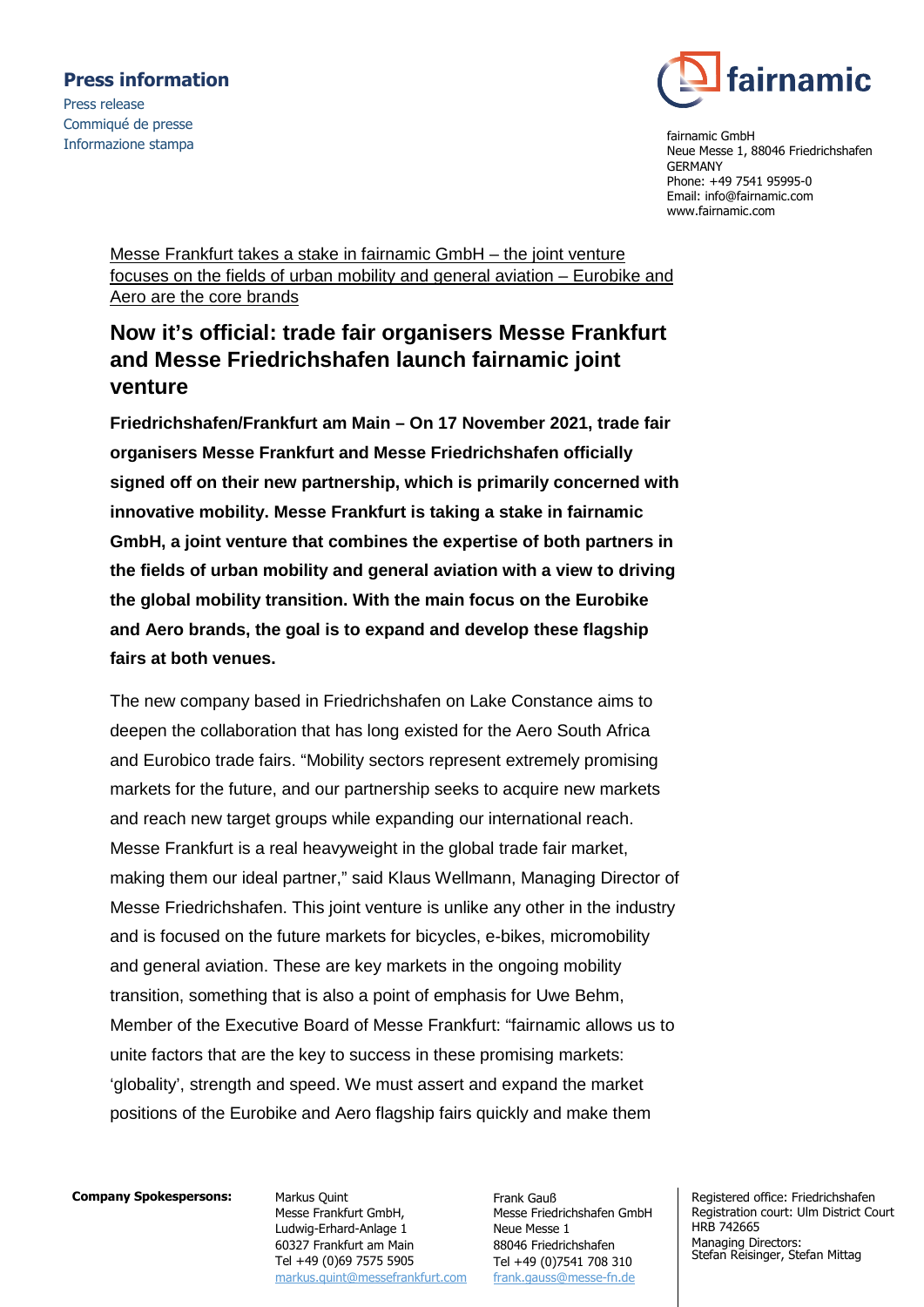### **Press information**

Press release Commiqué de presse Informazione stampa



fairnamic GmbH Neue Messe 1, 88046 Friedrichshafen GERMANY Phone: +49 7541 95995-0 Email: info@fairnamic.com www.fairnamic.com

available to a wide audience. This will strengthen and grow the mobility expertise of each of our companies."



*Messe Frankfurt and Messe Friedrichshafen officially signed off on their new partnership. (fltr) Jörg Seyffart, Klaus Wellmann, Uwe Behm, Andreas Kaster, Stefan Mittag.* 

fairnamic's managing directors, Stefan Reisinger and Stefan Mittag, are both experienced trade fair organisers. Stefan Mittag: "Friedrichshafenbased fairnamic GmbH is an innovative company that enriches not only its home base in Friedrichshafen, but the entire region, and it is well aware of the advantages offered by its location." Aero (27 to 30 April 2022) will continue to be held in Friedrichshafen, where it benefits in particular from its direct airport access. Eurobike will be making its Frankfurt debut from 13 to 17 July 2022 at the Frankfurt exhibition grounds in the city centre. Stefan

### **Company Spokespersons:**

Markus Quint Messe Frankfurt GmbH, Ludwig-Erhard-Anlage 1 60327 Frankfurt am Main Tel +49 (0)69 7575 5905 markus.quint@messefrankfurt.com Frank Gauß Messe Friedrichshafen GmbH Neue Messe 1 88046 Friedrichshafen Tel +49 (0)7541 708 310 frank.gauss@messe-fn.de

Registered office: Friedrichshafen Registration court: Ulm District Court HRB 742665 Managing Directors: Stefan Reisinger, Stefan Mittag